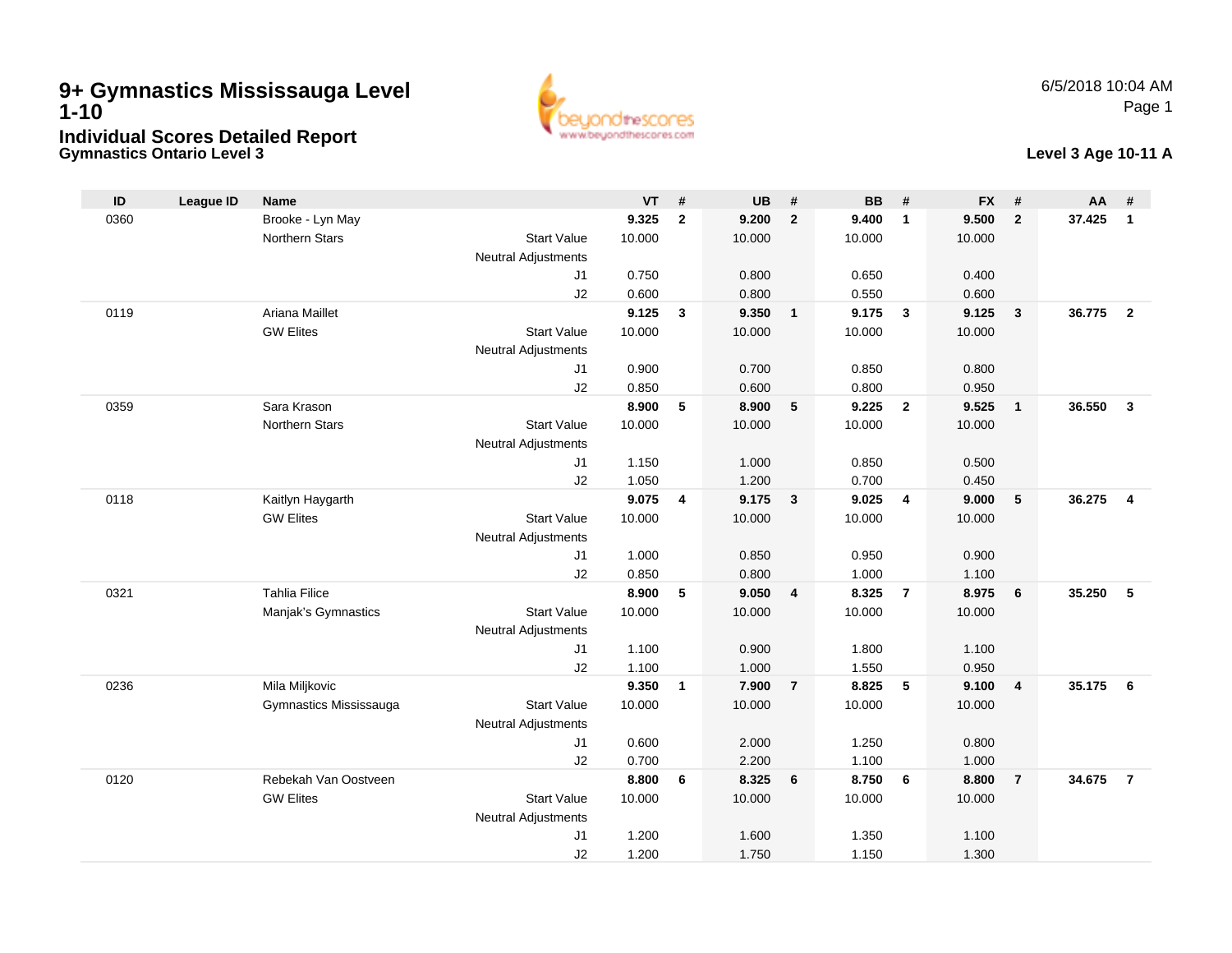

### **Gymnastics Ontario Level 3**

#### **ID League ID Name VT # UB # BB # FX # AA #** 0117 Kerrigan Klages **9.050 <sup>2</sup> 9.500 <sup>1</sup> 9.650 <sup>1</sup> 9.850 <sup>1</sup> 38.050 <sup>1</sup>** GW Elites Start Valuee 10.000 10.000 10.000 10.000 Neutral Adjustments J1 0.900 0.500 0.400 0.150 J2 1.000 0.500 0.300 0.150 0324 Ema Marasovic **9.075 <sup>1</sup> 9.225 <sup>3</sup> 8.600 <sup>5</sup> 9.450 <sup>2</sup> 36.350 <sup>2</sup>** Manjak's Gymnastics Start Valuee 10.000 10.000 10.000 10.000 Neutral Adjustments J1 1.000 0.700 1.500 0.600 J2 0.850 0.850 1.300 0.500 0042 Joy Fam **8.825 <sup>3</sup> 9.375 <sup>2</sup> 8.850 <sup>2</sup> 9.275 <sup>4</sup> 36.325 <sup>3</sup>** Gymnastics Mississauga Start Value 10.000 10.000 10.000 10.000 Neutral Adjustments J1 1.250 0.650 1.250 0.650 J2 1.100 0.600 1.050 0.800 0195 Alyssa Strelet **8.825 <sup>3</sup> 8.925 <sup>4</sup> 8.775 <sup>3</sup> 9.450 <sup>2</sup> 35.975 <sup>4</sup>** Discovery Gymnastics Club Start Value 10.000 10.000 10.000 10.000 Neutral Adjustments J1 1.150 1.100 1.300 0.500 J2 1.200 1.050 1.150 0.600 0116 Corinne Durack **8.750 <sup>5</sup> 8.925 <sup>4</sup> 8.700 <sup>4</sup> 9.375 <sup>3</sup> 35.750 <sup>5</sup>** GW Elites Start Valuee 10.000 10.000 10.000 10.000 Neutral Adjustments $-0.300$ 1.000 J1 1.200 1.250 1.000 0.550 J2 1.300 0.900 1.000 0.700 0323 Nicole Villela **9.050 <sup>2</sup> 8.650 <sup>5</sup> 8.150 <sup>6</sup> 9.075 <sup>5</sup> 34.925 <sup>6</sup>** Manjak's Gymnastics Start Valuee 10.000 10.000 10.000 10.000 Neutral Adjustments J1 1.000 1.300 2.000 1.000 J2 0.900 1.400 1.700 0.850 0315 Marley Mikhail **8.800 <sup>4</sup> 8.050 <sup>6</sup> 8.775 <sup>3</sup> 8.950 <sup>6</sup> 34.575 <sup>7</sup>** Manjak's Gymnastics Start Valuee 10.000 10.000 10.000 10.000 Neutral Adjustments J11.200 1.900 1.350 1.000

J2

1.200 2.000 1.100 1.100

### **Level 3 Age 10-11 B**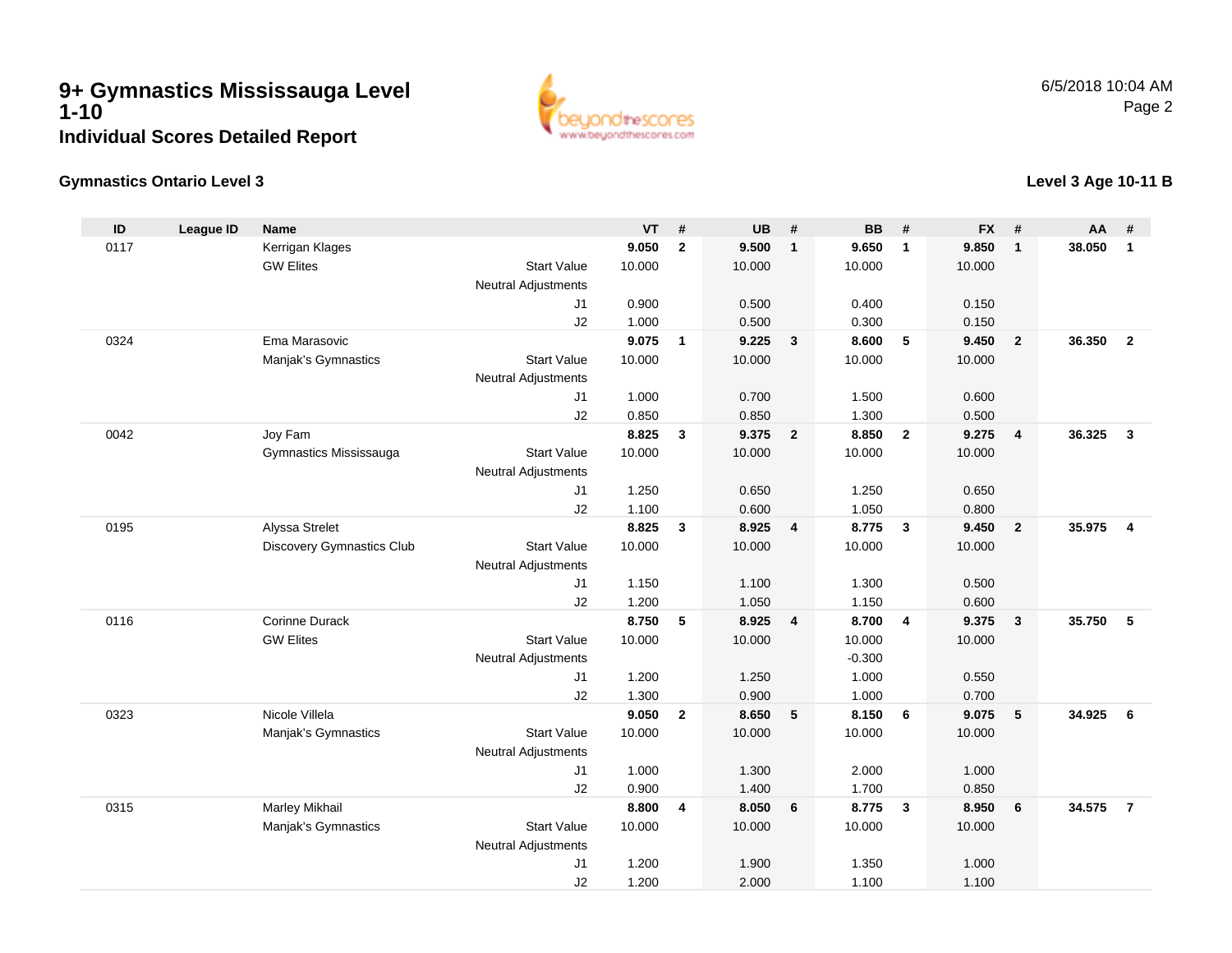

# **Gymnastics Ontario Level 3**

# **Level 3 Age 10-11 C**

| ID   | <b>League ID</b> | <b>Name</b>               |                            | <b>VT</b>      | #              | <b>UB</b>      | #                       | <b>BB</b>      | #              | <b>FX</b>      | #              | AA     | #                       |
|------|------------------|---------------------------|----------------------------|----------------|----------------|----------------|-------------------------|----------------|----------------|----------------|----------------|--------|-------------------------|
| 0197 |                  | Samara Goldfarb           |                            | 9.250          | $\mathbf{1}$   | 9.325          | $\mathbf{3}$            | 9.475          | $\mathbf{1}$   | 9.625          | $\mathbf{1}$   | 37.675 | $\overline{1}$          |
|      |                  | Discovery Gymnastics Club | <b>Start Value</b>         | 10.000         |                | 10.000         |                         | 10.000         |                | 10.000         |                |        |                         |
|      |                  |                           | <b>Neutral Adjustments</b> |                |                |                |                         |                |                |                |                |        |                         |
|      |                  |                           | J <sub>1</sub>             | 0.800          |                | 0.650          |                         | 0.550          |                | 0.350          |                |        |                         |
|      |                  |                           | J2                         | 0.700          |                | 0.700          |                         | 0.500          |                | 0.400          |                |        |                         |
| 0358 |                  | Hayley Spurvey            |                            | 9.150          | $\overline{2}$ | 9.475          | $\overline{1}$          | 9.425          | $\mathbf{3}$   | 9.500          | 4              | 37,550 | $\overline{2}$          |
|      |                  | <b>Northern Stars</b>     | <b>Start Value</b>         | 10.000         |                | 10.000         |                         | 10.000         |                | 10.000         |                |        |                         |
|      |                  |                           | <b>Neutral Adjustments</b> |                |                |                |                         |                |                |                |                |        |                         |
|      |                  |                           | J1                         | 0.900          |                | 0.550          |                         | 0.500          |                | 0.500          |                |        |                         |
|      |                  |                           | J2                         | 0.800          |                | 0.500          |                         | 0.650          |                | 0.500          |                |        |                         |
| 0194 |                  | Sarah Bennett             |                            | 8.900          | 5              | 9.325          | $\mathbf{3}$            | 9.475          | $\mathbf{1}$   | 9.600          | $\overline{2}$ | 37.300 | $\mathbf{3}$            |
|      |                  | Discovery Gymnastics Club | <b>Start Value</b>         | 10.000         |                | 10.000         |                         | 10.000         |                | 10.000         |                |        |                         |
|      |                  |                           | <b>Neutral Adjustments</b> |                |                |                |                         |                |                |                |                |        |                         |
|      |                  |                           | J1                         | 1.200          |                | 0.600          |                         | 0.550          |                | 0.350          |                |        |                         |
|      |                  |                           | J2                         | 1.000          |                | 0.750          |                         | 0.500          |                | 0.450          |                |        |                         |
| 0196 |                  | Sydnee Deutsch            |                            | 9.125          | $\mathbf{3}$   | 9.175          | $\overline{4}$          | 9.450          | $\overline{2}$ | 9.400          | 5              | 37.150 | $\overline{\mathbf{4}}$ |
|      |                  | Discovery Gymnastics Club | <b>Start Value</b>         | 10.000         |                | 10.000         |                         | 10.000         |                | 10.000         |                |        |                         |
|      |                  |                           | <b>Neutral Adjustments</b> |                |                |                |                         |                |                |                |                |        |                         |
|      |                  |                           | J <sub>1</sub>             | 1.000          |                | 0.700          |                         | 0.600          |                | 0.600          |                |        |                         |
| 0272 |                  | Emma Stallaert            | J2                         | 0.750<br>9.150 |                | 0.950          | $\overline{\mathbf{2}}$ | 0.500          |                | 0.600          |                |        |                         |
|      |                  |                           |                            |                | $\overline{2}$ | 9.350          |                         | 9.075          | 5              | 9.525          | $\mathbf{3}$   | 37.100 | 5                       |
|      |                  | London Gym Academy        | <b>Start Value</b>         | 10.000         |                | 10.000         |                         | 10.000         |                | 10.000         |                |        |                         |
|      |                  |                           | <b>Neutral Adjustments</b> |                |                |                |                         |                |                |                |                |        |                         |
|      |                  |                           | J1<br>J2                   | 0.900          |                | 0.600          |                         | 1.000<br>0.850 |                | 0.500          |                |        |                         |
| 0114 |                  | Alexis Earle              |                            | 0.800<br>8.500 | 6              | 0.700<br>8.825 | 5                       | 9.275          | 4              | 0.450<br>9.350 | 6              | 35.950 | 6                       |
|      |                  | <b>GW Elites</b>          | <b>Start Value</b>         | 10.000         |                | 10.000         |                         | 10.000         |                | 10.000         |                |        |                         |
|      |                  |                           | <b>Neutral Adjustments</b> |                |                |                |                         |                |                |                |                |        |                         |
|      |                  |                           | J1                         | 1.500          |                | 1.100          |                         | 0.700          |                | 0.600          |                |        |                         |
|      |                  |                           | J2                         | 1.500          |                | 1.250          |                         | 0.750          |                | 0.700          |                |        |                         |
| 0044 |                  | Angelina Kostova          |                            | 8.950          | $\overline{4}$ | 8.350          | 6                       | 8.100          | 6              | 9.275          | $\overline{7}$ | 34.675 | $\overline{7}$          |
|      |                  | Gymnastics Mississauga    | <b>Start Value</b>         | 10.000         |                | 10.000         |                         | 10.000         |                | 10.000         |                |        |                         |
|      |                  |                           | <b>Neutral Adjustments</b> |                |                |                |                         |                |                |                |                |        |                         |
|      |                  |                           | J <sub>1</sub>             | 1.100          |                | 1.600          |                         | 2.000          |                | 0.750          |                |        |                         |
|      |                  |                           | J2                         | 1.000          |                | 1.700          |                         | 1.800          |                | 0.700          |                |        |                         |
|      |                  |                           |                            |                |                |                |                         |                |                |                |                |        |                         |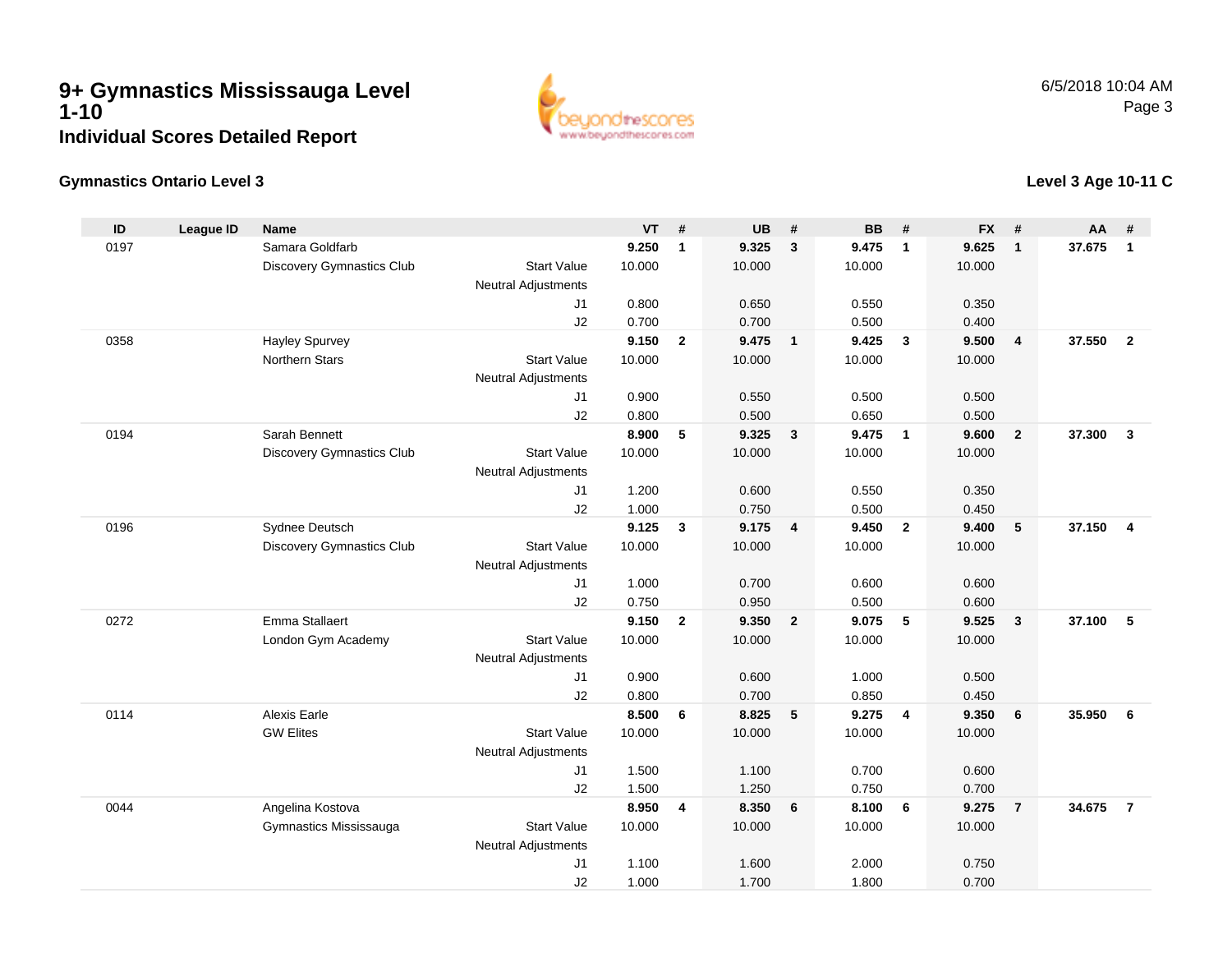

### **Gymnastics Ontario Level 3**

**ID**

0200

0363

0364

0316

0045

0112

#### **League ID Name VT # UB # BB # FX # AA #** Ava Marrone **8.950 <sup>3</sup> 9.125 <sup>2</sup> 9.475 <sup>2</sup> 9.600 <sup>1</sup> 37.150 <sup>1</sup>** Discovery Gymnastics Club Start Value 10.000 10.000 10.000 10.000 Neutral Adjustments J1 1.000 0.900 0.600 0.450 J2 1.100 0.850 0.450 0.350 Alex Faria **9.250 <sup>1</sup> 9.375 <sup>1</sup> 9.550 <sup>1</sup> 8.675 <sup>5</sup> 36.850 <sup>2</sup>** Northern Stars Start Valuee 10.000 10.000 10.000 10.000 Neutral Adjustments J1 0.700 0.700 0.400 1.250 J2 0.800 0.550 0.500 1.400 Erica Balunova **9.225 <sup>2</sup> 8.950 <sup>3</sup> 9.425 <sup>3</sup> 9.225 <sup>3</sup> 36.825 <sup>3</sup>** Northern Stars Start Valuee 10.000 10.000 10.000 10.000 Neutral Adjustments J1 0.750 1.150 0.500 0.750 J2 0.800 0.950 0.650 0.800 Leena Usman **8.875 <sup>5</sup> 8.875 <sup>4</sup> 8.850 <sup>5</sup> 9.175 <sup>4</sup> 35.775 <sup>4</sup>** Manjak's Gymnastics Start Valuee 10.000 10.000 10.000 10.000 Neutral Adjustments J1 1.150 1.150 1.250 0.850 J2 1.100 1.100 1.050 0.800 Spenta Panthaki **8.700 <sup>6</sup> 8.850 <sup>5</sup> 8.875 <sup>4</sup> 9.300 <sup>2</sup> 35.725 <sup>5</sup>** Gymnastics Mississauga Start Value 10.000 10.000 10.000 10.000 Neutral Adjustments J1 1.250 1.200 1.200 0.600 J2 1.350 1.100 1.050 0.800 Carissa Van Oostveen **8.925 <sup>4</sup> 7.975 <sup>6</sup> 8.800 <sup>6</sup> 8.500 <sup>6</sup> 34.200 <sup>6</sup>** GW Elites Start Valuee 10.000 10.000 10.000 10.000 Neutral Adjustments J1 1.050 2.050 1.350 1.400 J2

1.100 2.000 1.050 1.600

**Gymnastics Ontario Level 3**

**Level 3 Age 10-11 E**

**Level 3 Age 10-11 D**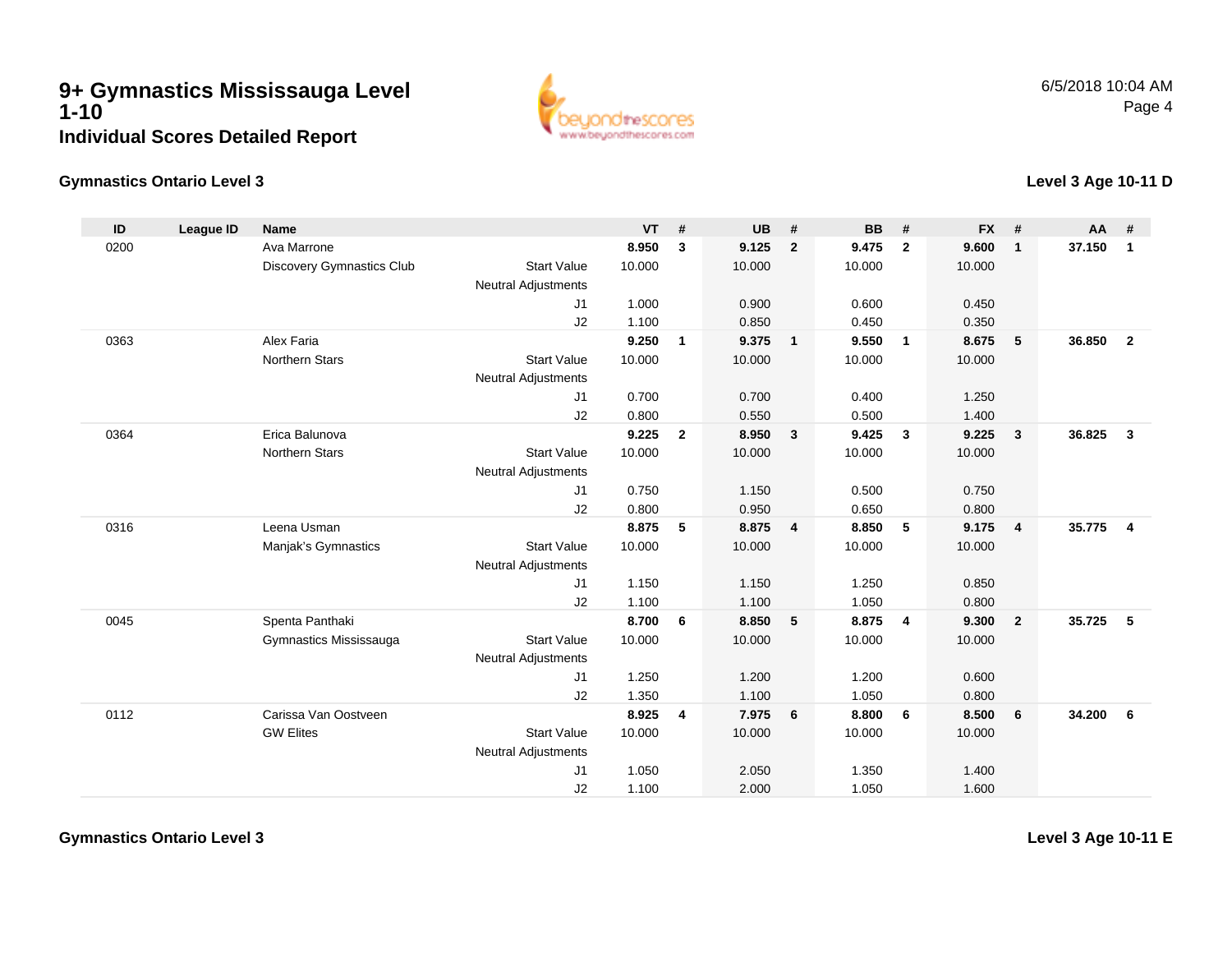

| ID   | <b>League ID</b> | <b>Name</b>            |                            | <b>VT</b> | #              | <b>UB</b> | #              | <b>BB</b> | #              | <b>FX</b> | #                       | AA     | #                       |
|------|------------------|------------------------|----------------------------|-----------|----------------|-----------|----------------|-----------|----------------|-----------|-------------------------|--------|-------------------------|
| 0048 |                  | Samantha Steadman      |                            | 9.225     | $\mathbf{1}$   | 9.125     | $\overline{2}$ | 9.425     | $\mathbf{3}$   | 9.575     | $\mathbf{1}$            | 37.350 | $\mathbf{1}$            |
|      |                  | Gymnastics Mississauga | <b>Start Value</b>         | 10.000    |                | 10.000    |                | 10.000    |                | 10.000    |                         |        |                         |
|      |                  |                        | <b>Neutral Adjustments</b> |           |                |           |                |           |                |           |                         |        |                         |
|      |                  |                        | J1                         | 0.800     |                | 0.900     |                | 0.650     |                | 0.350     |                         |        |                         |
|      |                  |                        | J2                         | 0.750     |                | 0.850     |                | 0.500     |                | 0.500     |                         |        |                         |
| 0362 |                  | Raiya Williams         |                            | 8.925     | 5              | 9.275     | $\overline{1}$ | 9.475     | $\overline{1}$ | 9.300     | 6                       | 36.975 | $\overline{2}$          |
|      |                  | <b>Northern Stars</b>  | <b>Start Value</b>         | 10.000    |                | 10.000    |                | 10.000    |                | 10.000    |                         |        |                         |
|      |                  |                        | <b>Neutral Adjustments</b> |           |                |           |                |           |                |           |                         |        |                         |
|      |                  |                        | J1                         | 1.100     |                | 0.700     |                | 0.450     |                | 0.750     |                         |        |                         |
|      |                  |                        | J2                         | 1.050     |                | 0.750     |                | 0.600     |                | 0.650     |                         |        |                         |
| 0365 |                  | Sophie Dalziel         |                            | 9.200     | $\overline{2}$ | 8.575     | 6              | 9.450     | $\overline{2}$ | 9.550     | $\overline{2}$          | 36.775 | $\mathbf{3}$            |
|      |                  | <b>Northern Stars</b>  | <b>Start Value</b>         | 10.000    |                | 10.000    |                | 10.000    |                | 10.000    |                         |        |                         |
|      |                  |                        | <b>Neutral Adjustments</b> |           |                |           |                |           |                |           |                         |        |                         |
|      |                  |                        | J1                         | 0.900     |                | 1.400     |                | 0.650     |                | 0.400     |                         |        |                         |
|      |                  |                        | J2                         | 0.700     |                | 1.450     |                | 0.450     |                | 0.500     |                         |        |                         |
| 0049 |                  | Kari Keen              |                            | 9.200     | $\overline{2}$ | 8.750     | 5              | 8.850     | 5              | 9.575     | $\overline{1}$          | 36.375 | $\overline{\mathbf{4}}$ |
|      |                  | Gymnastics Mississauga | <b>Start Value</b>         | 10.000    |                | 10.000    |                | 10.000    |                | 10.000    |                         |        |                         |
|      |                  |                        | <b>Neutral Adjustments</b> |           |                |           |                |           |                |           |                         |        |                         |
|      |                  |                        | J1                         | 0.800     |                | 1.300     |                | 1.300     |                | 0.450     |                         |        |                         |
|      |                  |                        | J2                         | 0.800     |                | 1.200     |                | 1.000     |                | 0.400     |                         |        |                         |
| 0319 |                  | Jenna DiDomenica       |                            | 9.150     | 3              | 9.275     | $\overline{1}$ | 8.800     | 6              | 9.100     | $\overline{7}$          | 36.325 | 5                       |
|      |                  | Manjak's Gymnastics    | <b>Start Value</b>         | 10.000    |                | 10.000    |                | 10.000    |                | 10.000    |                         |        |                         |
|      |                  |                        | <b>Neutral Adjustments</b> |           |                |           |                |           |                |           |                         |        |                         |
|      |                  |                        | J1                         | 0.900     |                | 0.850     |                | 1.250     |                | 0.900     |                         |        |                         |
|      |                  |                        | J2                         | 0.800     |                | 0.600     |                | 1.150     |                | 0.900     |                         |        |                         |
| 0113 |                  | <b>Emelia Teeter</b>   |                            | 8.925     | 5              | 8.875     | 4              | 8.675     | $\overline{7}$ | 9.425     | $\overline{4}$          | 35.900 | 6                       |
|      |                  | <b>GW Elites</b>       | <b>Start Value</b>         | 10.000    |                | 10.000    |                | 10.000    |                | 10.000    |                         |        |                         |
|      |                  |                        | Neutral Adjustments        |           |                |           |                |           |                |           |                         |        |                         |
|      |                  |                        | J1                         | 1.050     |                | 0.950     |                | 1.400     |                | 0.550     |                         |        |                         |
|      |                  |                        | J2                         | 1.100     |                | 1.300     |                | 1.250     |                | 0.600     |                         |        |                         |
| 0237 |                  | Taijah Roulston        |                            | 8.800     | 6              | 8.475     | $\overline{7}$ | 8.950     | $\overline{4}$ | 9.450     | $\overline{\mathbf{3}}$ | 35.675 | $\overline{7}$          |
|      |                  | Gymnastics Mississauga | <b>Start Value</b>         | 10.000    |                | 10.000    |                | 10.000    |                | 10.000    |                         |        |                         |
|      |                  |                        | <b>Neutral Adjustments</b> |           |                |           |                |           |                |           |                         |        |                         |
|      |                  |                        | J1                         | 1.150     |                | 1.550     |                | 1.100     |                | 0.500     |                         |        |                         |
|      |                  |                        | J2                         | 1.250     |                | 1.500     |                | 1.000     |                | 0.600     |                         |        |                         |
| 0270 |                  | Danika Roder           |                            | 9.075     | 4              | 8.900     | $\mathbf{3}$   | 8.225     | 8              | 9.400     | 5                       | 35.600 | 8                       |
|      |                  | London Gym Academy     | <b>Start Value</b>         | 10.000    |                | 10.000    |                | 10.000    |                | 10.000    |                         |        |                         |
|      |                  |                        | <b>Neutral Adjustments</b> |           |                |           |                |           |                |           |                         |        |                         |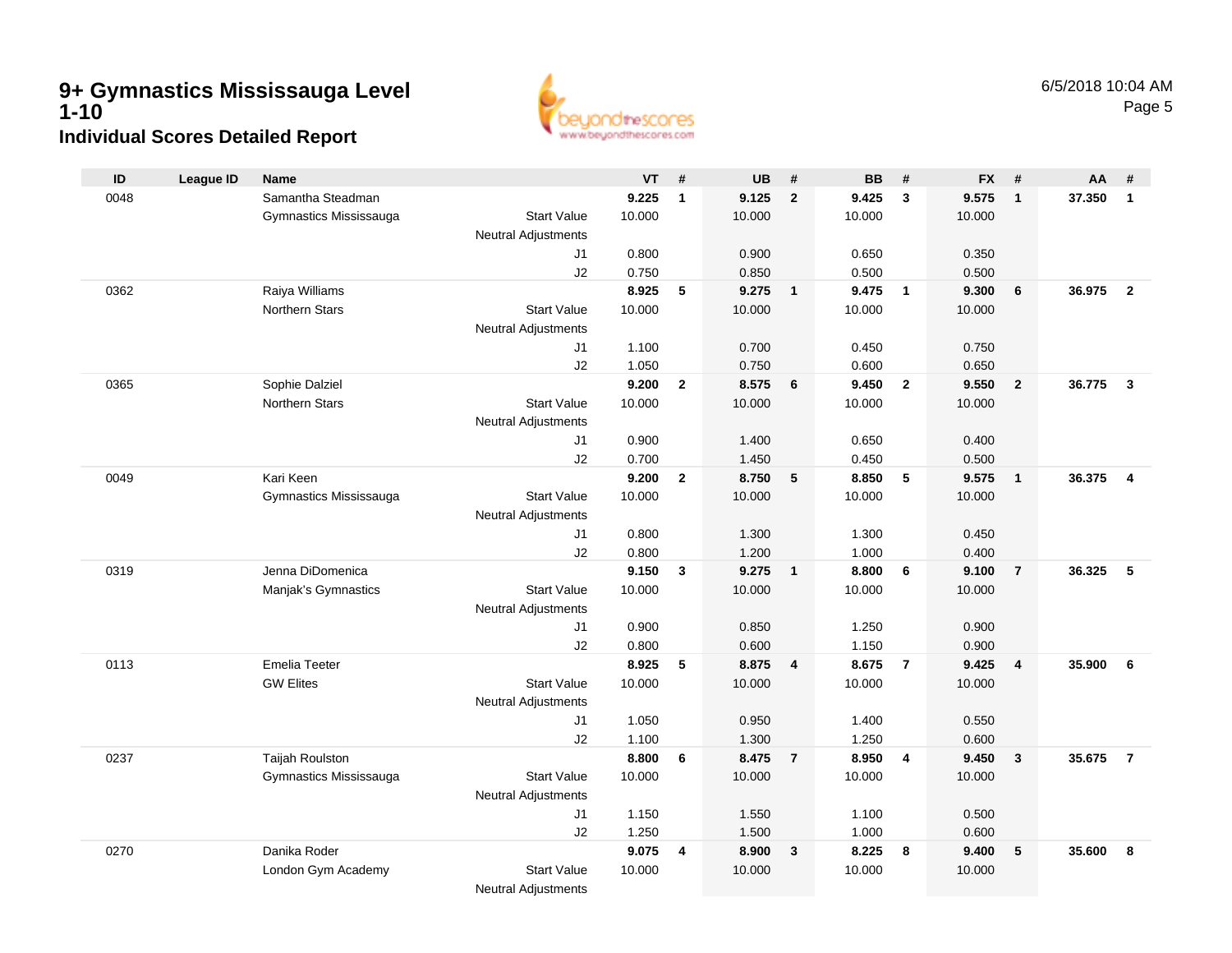

6/5/2018 10:04 AMPage 6

#### **Gymnastics Ontario Level 3Level 3 age 9 A**

| ID   | <b>League ID</b> | <b>Name</b>                     |                                              | <b>VT</b>       | #                       | <b>UB</b>       | #                       | <b>BB</b>       | #              | <b>FX</b>       | #              | <b>AA</b> | #              |
|------|------------------|---------------------------------|----------------------------------------------|-----------------|-------------------------|-----------------|-------------------------|-----------------|----------------|-----------------|----------------|-----------|----------------|
| 0356 |                  | Keely Hofland                   |                                              | 9.350           | $\mathbf{1}$            | 9.550           | $\mathbf{1}$            | 9.300           | $\mathbf{1}$   | 9.225           | $\mathbf{2}$   | 37.425    | $\mathbf{1}$   |
|      |                  | <b>Northern Stars</b>           | <b>Start Value</b>                           | 10.000          |                         | 10.000          |                         | 10.000          |                | 10.000          |                |           |                |
|      |                  |                                 | <b>Neutral Adjustments</b>                   |                 |                         |                 |                         |                 |                |                 |                |           |                |
|      |                  |                                 | J <sub>1</sub>                               | 0.650           |                         | 0.350           |                         | 0.700           |                | 0.800           |                |           |                |
|      |                  |                                 | J2                                           | 0.650           |                         | 0.550           |                         | 0.700           |                | 0.750           |                |           |                |
| 0056 |                  | Ema Cane                        |                                              | 9.150           | $\overline{\mathbf{4}}$ | 9.225           | $\overline{\mathbf{3}}$ | 9.175           | $\overline{2}$ | 8.950           | 4              | 36.500    | $\overline{2}$ |
|      |                  | Gymnastics Mississauga          | <b>Start Value</b>                           | 10.000          |                         | 10.000          |                         | 10.000          |                | 10.000          |                |           |                |
|      |                  |                                 | <b>Neutral Adjustments</b>                   |                 |                         |                 |                         |                 |                |                 |                |           |                |
|      |                  |                                 | J1                                           | 0.850           |                         | 0.850           |                         | 0.900           |                | 0.950           |                |           |                |
|      |                  |                                 | J2                                           | 0.850           |                         | 0.700           |                         | 0.750           |                | 1.150           |                |           |                |
| 0355 |                  | Piper Leeper                    |                                              | 8.800           | 6                       | 8.500           | $-5$                    | 9.150           | $\mathbf{3}$   | 9.375           | $\mathbf{1}$   | 35.825    | $\mathbf{3}$   |
|      |                  | <b>Northern Stars</b>           | <b>Start Value</b>                           | 10.000          |                         | 10.000          |                         | 10.000          |                | 10.000          |                |           |                |
|      |                  |                                 | <b>Neutral Adjustments</b>                   |                 |                         |                 |                         |                 |                |                 |                |           |                |
|      |                  |                                 | J1                                           | 1.200           |                         | 1.450           |                         | 1.000           |                | 0.550           |                |           |                |
|      |                  |                                 | J2                                           | 1.200           |                         | 1.550           |                         | 0.700           |                | 0.700           |                |           |                |
| 0055 |                  | Rushita Kalra                   |                                              | 9.200           | $\mathbf{3}$            | 9.050           | $\overline{4}$          | 8.575           | -5             | 8.925           | 5              | 35.750    | $\overline{4}$ |
|      |                  | Gymnastics Mississauga          | <b>Start Value</b>                           | 10.000          |                         | 10.000          |                         | 10.000          |                | 10.000          |                |           |                |
|      |                  |                                 | <b>Neutral Adjustments</b>                   |                 |                         |                 |                         |                 |                |                 |                |           |                |
|      |                  |                                 | J1                                           | 0.800           |                         | 0.850           |                         | 1.500           |                | 1.050           |                |           |                |
|      |                  |                                 | J2                                           | 0.800           |                         | 1.050           |                         | 1.350           |                | 1.100           |                |           |                |
| 0333 |                  | Charlotte Warcop                |                                              | 8.900           | 5                       | 9.300           | $\overline{\mathbf{2}}$ | 8.150           | 6              | 9.125           | 3              | 35.475    | 5              |
|      |                  | Manjak's Gymnastics             | <b>Start Value</b>                           | 10.000          |                         | 10.000          |                         | 10.000          |                | 10.000          |                |           |                |
|      |                  |                                 | <b>Neutral Adjustments</b>                   |                 |                         |                 |                         |                 |                |                 |                |           |                |
|      |                  |                                 | J1                                           | 1.200           |                         | 0.700           |                         | 1.900           |                | 0.850           |                |           |                |
|      |                  |                                 | J2                                           | 1.000           | $\overline{7}$          | 0.700           | 6                       | 1.800           |                | 0.900           |                | 33.825    |                |
| 0245 |                  | Penelope Richer<br>Les Reflexes | <b>Start Value</b>                           | 8.625<br>10.000 |                         | 8.400<br>10.000 |                         | 8.675<br>10.000 | $\overline{4}$ | 8.125<br>10.000 | $\overline{7}$ |           | 6              |
|      |                  |                                 |                                              |                 |                         |                 |                         |                 |                |                 |                |           |                |
|      |                  |                                 | <b>Neutral Adjustments</b><br>J <sub>1</sub> | 1.400           |                         | 1.600           |                         | 1.250           |                | 2.000           |                |           |                |
|      |                  |                                 | J2                                           | 1.350           |                         | 1.600           |                         | 1.400           |                | 1.750           |                |           |                |
| 0159 |                  | <b>Charlotte Parrot</b>         |                                              | 9.325           | $\overline{2}$          | 7.100           | $\overline{7}$          | 7.300           | $\overline{7}$ | 8.500           | 6              | 32.225    | $\overline{7}$ |
|      |                  |                                 |                                              |                 |                         |                 |                         |                 |                |                 |                |           |                |
|      |                  | Les Reflexes                    | <b>Start Value</b>                           | 10.000          |                         | 10.000          |                         | 10.000          |                | 10.000          |                |           |                |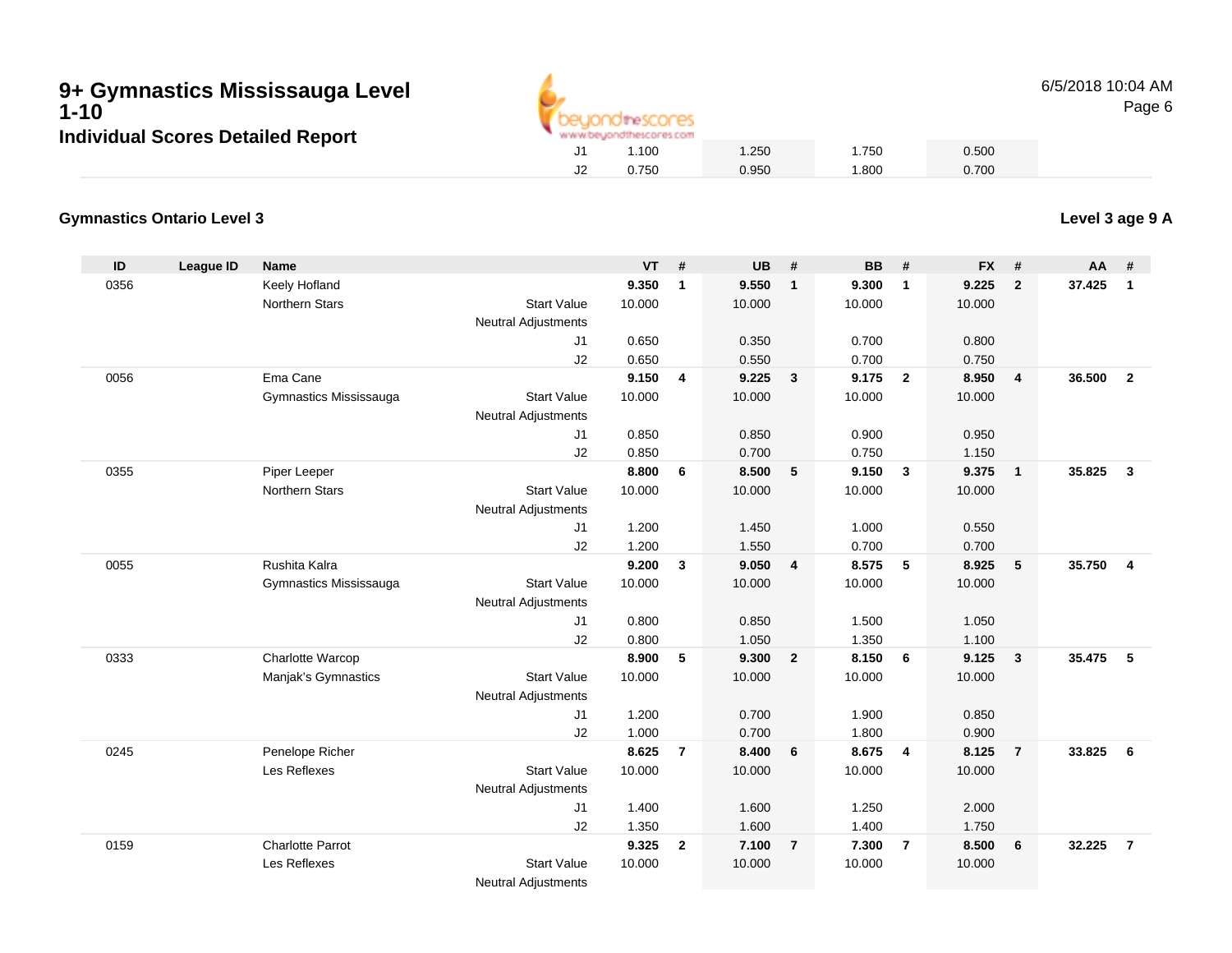

6/5/2018 10:04 AM

# Page 7

#### **Gymnastics Ontario Level 3Level 3 age 9 B**

| ID   | League ID | Name                   |                                                  | <b>VT</b> | #               | <b>UB</b> | #                       | <b>BB</b> | #                       | <b>FX</b> | #                       | AA     | #                        |
|------|-----------|------------------------|--------------------------------------------------|-----------|-----------------|-----------|-------------------------|-----------|-------------------------|-----------|-------------------------|--------|--------------------------|
| 0043 |           | Caitlyn Knights        |                                                  | 9.050     | $\overline{2}$  | 9.025     | $\overline{\mathbf{3}}$ | 9.075     | $\overline{\mathbf{2}}$ | 9.300     | $\mathbf{1}$            | 36.450 | $\mathbf{1}$             |
|      |           | Gymnastics Mississauga | <b>Start Value</b><br><b>Neutral Adjustments</b> | 10.000    |                 | 10.000    |                         | 10.000    |                         | 10.000    |                         |        |                          |
|      |           |                        | J <sub>1</sub>                                   | 1.000     |                 | 0.950     |                         | 0.850     |                         | 0.750     |                         |        |                          |
|      |           |                        | J2                                               | 0.900     |                 | 1.000     |                         | 1.000     |                         | 0.650     |                         |        |                          |
| 0357 |           | Ava Brousseau          |                                                  | 8.950     | $\mathbf{3}$    | 9.225     | $\overline{2}$          | 8.950     | $\mathbf{3}$            | 9.125     | 4                       | 36.250 | $\overline{2}$           |
|      |           | <b>Northern Stars</b>  | <b>Start Value</b><br><b>Neutral Adjustments</b> | 10.000    |                 | 10.000    |                         | 10.000    |                         | 10.000    |                         |        |                          |
|      |           |                        | J1                                               | 1.150     |                 | 0.750     |                         | 1.100     |                         | 0.850     |                         |        |                          |
|      |           |                        | J2                                               | 0.950     |                 | 0.800     |                         | 1.000     |                         | 0.900     |                         |        |                          |
| 0312 |           | Leigha Herget          |                                                  | 8.950     | $\mathbf{3}$    | 9.500     | $\overline{\mathbf{1}}$ | 8.475     | $\overline{\mathbf{4}}$ | 9.225     | $\mathbf{2}$            | 36.150 | $\mathbf{3}$             |
|      |           | Manjak's Gymnastics    | <b>Start Value</b>                               | 10.000    |                 | 10.000    |                         | 10.000    |                         | 10.000    |                         |        |                          |
|      |           |                        | <b>Neutral Adjustments</b>                       |           |                 |           |                         |           |                         |           |                         |        |                          |
|      |           |                        | J1                                               | 1.150     |                 | 0.450     |                         | 1.600     |                         | 0.750     |                         |        |                          |
|      |           |                        | J2                                               | 0.950     |                 | 0.550     |                         | 1.450     |                         | 0.800     |                         |        |                          |
| 0046 |           | Maya Tang              |                                                  | 9.150     | $\overline{1}$  | 8.650     | 5                       | 9.150     | $\mathbf{1}$            | 9.150     | 3                       | 36.100 | $\overline{4}$           |
|      |           | Gymnastics Mississauga | <b>Start Value</b><br><b>Neutral Adjustments</b> | 10.000    |                 | 10.000    |                         | 10.000    |                         | 10.000    |                         |        |                          |
|      |           |                        | J1                                               | 0.900     |                 | 1.400     |                         | 0.900     |                         | 0.750     |                         |        |                          |
|      |           |                        | J2                                               | 0.800     |                 | 1.300     |                         | 0.800     |                         | 0.950     |                         |        |                          |
| 0322 |           | Paige Alden            |                                                  | 8.800     | $5\phantom{.0}$ | 8.950     | $\overline{4}$          | 7.550     | 6                       | 9.125     | $\overline{\mathbf{4}}$ | 34.425 | $\overline{\phantom{0}}$ |
|      |           | Manjak's Gymnastics    | <b>Start Value</b>                               | 10.000    |                 | 10.000    |                         | 10.000    |                         | 10.000    |                         |        |                          |
|      |           |                        | <b>Neutral Adjustments</b>                       |           |                 |           |                         |           |                         |           |                         |        |                          |
|      |           |                        | J <sub>1</sub>                                   | 1.200     |                 | 1.150     |                         | 2.500     |                         | 0.950     |                         |        |                          |
|      |           |                        | J2                                               | 1.200     |                 | 0.950     |                         | 2.400     |                         | 0.800     |                         |        |                          |
| 0244 |           | Noemie Renaud          |                                                  | 8.500     | 6               | 7.925     | 6                       | 7.700     | 5                       | 8.300     | 5                       | 32.425 | $6\overline{6}$          |
|      |           | Les Reflexes           | <b>Start Value</b>                               | 10.000    |                 | 10.000    |                         | 10.000    |                         | 10.000    |                         |        |                          |
|      |           |                        | <b>Neutral Adjustments</b>                       |           |                 |           |                         |           |                         |           |                         |        |                          |
|      |           |                        | J1                                               | 1.600     |                 | 2.050     |                         | 2.100     |                         | 1.600     |                         |        |                          |
|      |           |                        | J2                                               | 1.400     |                 | 2.100     |                         | 2.500     |                         | 1.800     |                         |        |                          |
| 0243 |           | Abigaille Messier      |                                                  | 8.925     | $\overline{4}$  | 7.725     | $\overline{7}$          | 6.250     | $\overline{7}$          | 7.675     | 6                       | 30.575 | $\overline{7}$           |
|      |           | Les Reflexes           | <b>Start Value</b>                               | 10.000    |                 | 10.000    |                         | 10.000    |                         | 10.000    |                         |        |                          |
|      |           |                        | <b>Neutral Adjustments</b>                       |           |                 |           |                         |           |                         |           |                         |        |                          |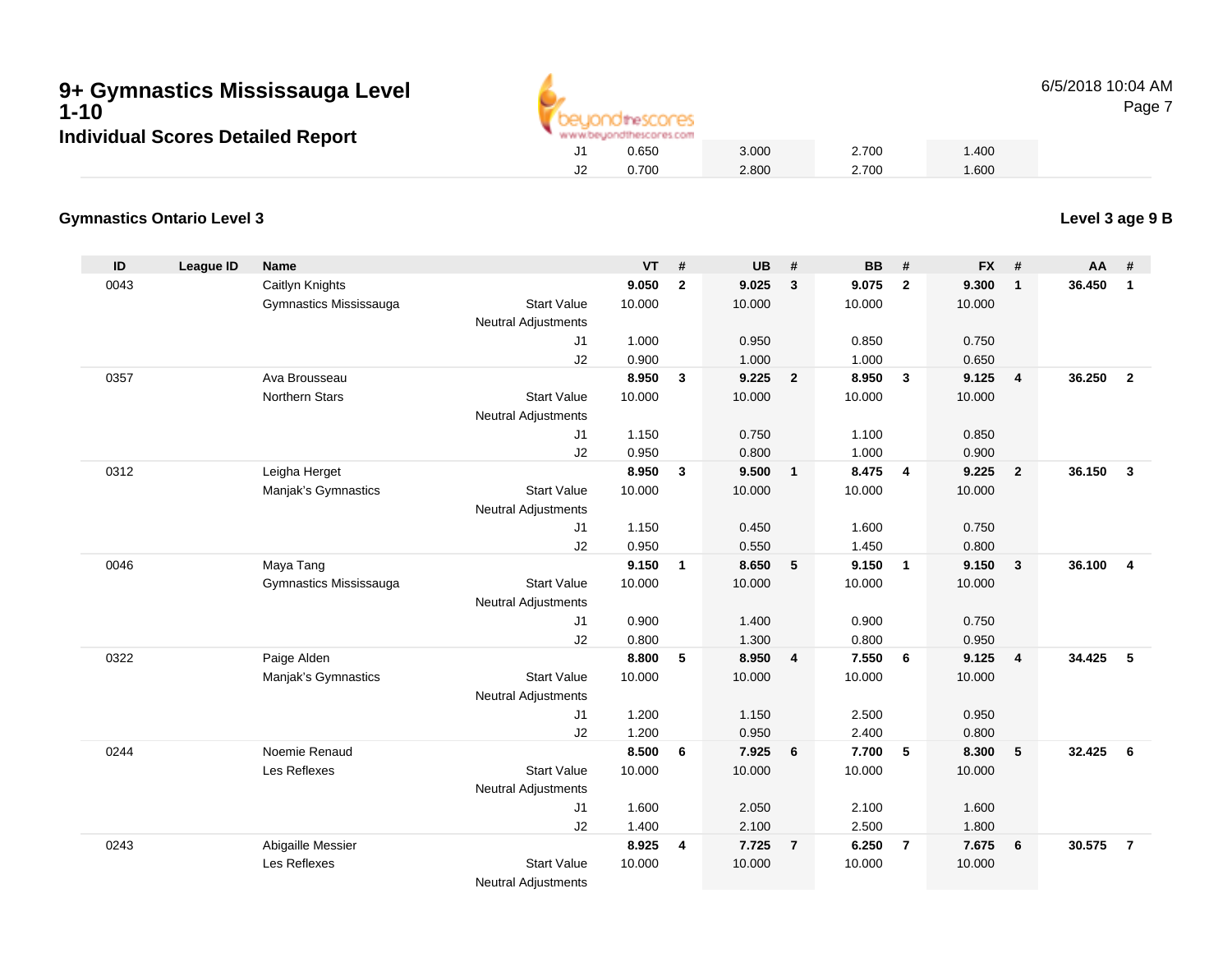

6/5/2018 10:04 AMPage 8

### **Gymnastics Ontario Level 3**

**ID League ID Name VT # UB # BB # FX # AA #** 0041 Julie Fam **9.150 <sup>1</sup> 9.300 <sup>1</sup> 9.150 <sup>1</sup> 9.275 <sup>1</sup> 36.875 <sup>1</sup>** Gymnastics Mississauga Start Value 10.000 10.000 10.000 10.000 Neutral Adjustments J1 0.950 0.700 0.900 0.800 J2 0.750 0.700 0.800 0.650 0210 Kaia Maissner **8.775 <sup>3</sup> 8.850 <sup>3</sup> 8.950 <sup>2</sup> 9.250 <sup>2</sup> 35.825 <sup>2</sup>** Discovery Gymnastics Club Start Value 10.000 10.000 10.000 10.000 Neutral Adjustments J1 1.250 1.050 1.000 0.700 J2 1.200 1.250 1.100 0.800 0109 Hailey Shanks **8.775 <sup>3</sup> 8.950 <sup>2</sup> 8.350 <sup>4</sup> 9.250 <sup>2</sup> 35.325 <sup>3</sup>** GW Elites Start Valuee 10.000 10.000 10.000 10.000 Neutral Adjustments J1 1.150 1.150 1.800 0.800 J2 1.300 0.950 1.500 0.700 0329 Paige Luckie **8.950 <sup>2</sup> 7.800 <sup>4</sup> 8.625 <sup>3</sup> 8.650 <sup>3</sup> 34.025 <sup>4</sup>** Manjak's Gymnastics Start Valuee 10.000 10.000 10.000 10.000 Neutral Adjustments J1 1.000 2.200 1.450 1.400 J21.100 2.200 1.300 1.300

### **Gymnastics Ontario Level 3**

**Level 3 Age 13-15 B**

| ID   | League ID | <b>Name</b>                      |                                           | $VT$ # |     | $UB$ #  | <b>BB</b> | - #                     | <b>FX</b> | -# | <b>AA</b> | # |
|------|-----------|----------------------------------|-------------------------------------------|--------|-----|---------|-----------|-------------------------|-----------|----|-----------|---|
| 0211 |           | Cassidy Diamond                  |                                           | 8.875  | - 6 | 9.675   | 9.050     |                         | 9.225     | 4  | 36.825    |   |
|      |           | <b>Discovery Gymnastics Club</b> | <b>Start Value</b>                        | 10.000 |     | 10.000  | 10.000    |                         | 10.000    |    |           |   |
|      |           |                                  | <b>Neutral Adjustments</b>                |        |     |         |           |                         |           |    |           |   |
|      |           |                                  | J1                                        | .200   |     | 0.300   | 0.900     |                         | 0.750     |    |           |   |
|      |           |                                  | J <sub>2</sub>                            | 1.050  |     | 0.350   | 1.000     |                         | 0.800     |    |           |   |
| 0306 |           | Joanna Chai                      |                                           | 8.925  | 5   | 9.050 3 | 9.025     | $\overline{\mathbf{2}}$ | 9.375     | 3  | 36.375    |   |
|      |           | Manjak's Gymnastics              | <b>Start Value</b>                        | 10.000 |     | 10.000  | 10.000    |                         | 10.000    |    |           |   |
|      |           |                                  | <b>Alla consult And Security and alla</b> |        |     |         |           |                         |           |    |           |   |

Neutral Adjustments

**Level 3 Age 13-15 A**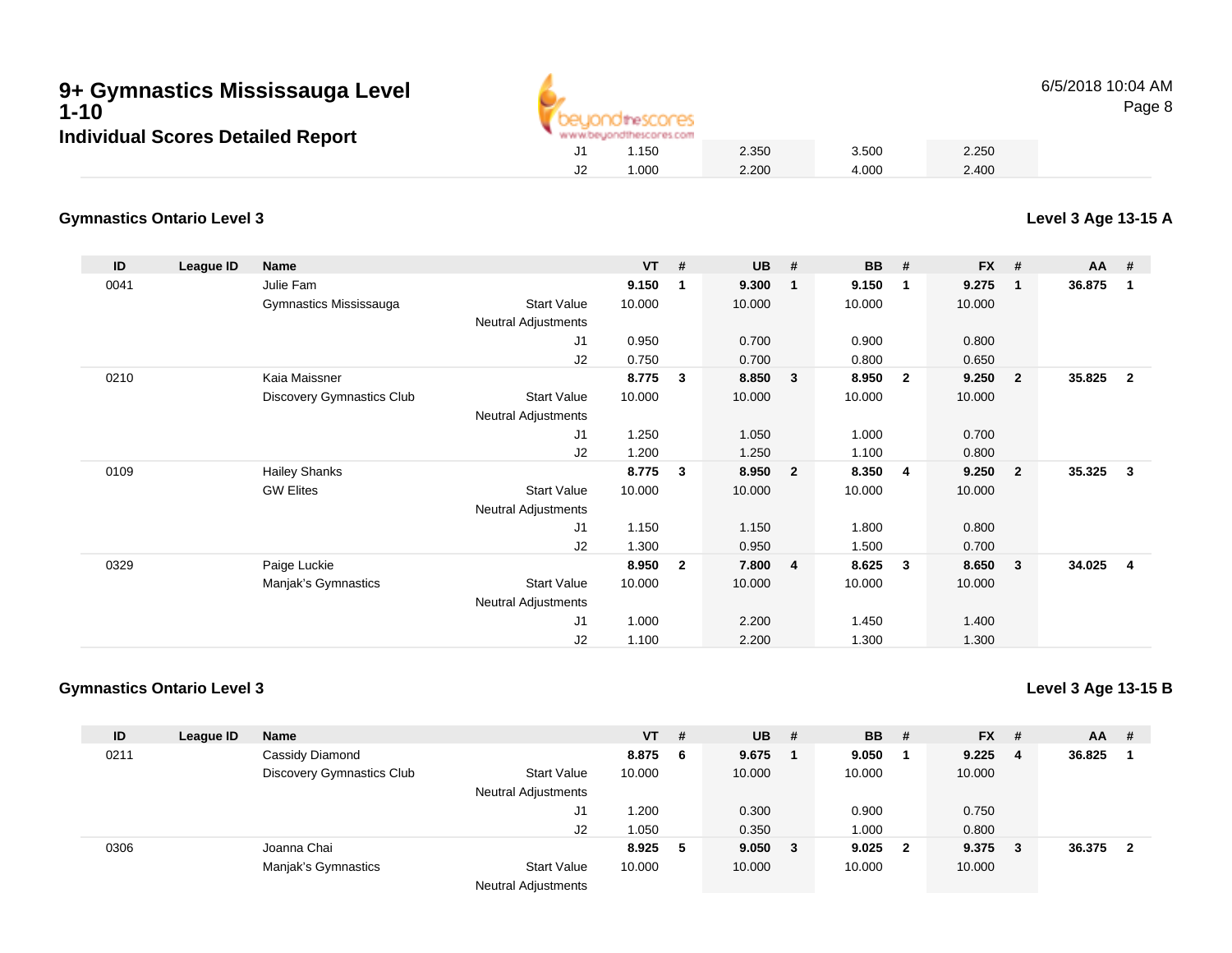

6/5/2018 10:04 AMPage 9

| dividual occides Detailed Report |                     |                     |        |                |        |                |        |                |        |                         |        |              |
|----------------------------------|---------------------|---------------------|--------|----------------|--------|----------------|--------|----------------|--------|-------------------------|--------|--------------|
|                                  |                     | J1                  | 1.050  |                | 0.950  |                | 1.050  |                | 0.700  |                         |        |              |
|                                  |                     | J2                  | 1.100  |                | 0.950  |                | 0.900  |                | 0.550  |                         |        |              |
| 0287                             | Juliana Turowski    |                     | 9.075  | $\overline{2}$ | 9.175  | $\overline{2}$ | 8.450  | - 6            | 9.525  | $\mathbf{1}$            | 36.225 | $\mathbf{3}$ |
|                                  | London Gym Academy  | <b>Start Value</b>  | 10.000 |                | 10.000 |                | 10.000 |                | 10.000 |                         |        |              |
|                                  |                     | Neutral Adjustments |        |                |        |                |        |                |        |                         |        |              |
|                                  |                     | J1                  | 0.950  |                | 0.800  |                | 1.700  |                | 0.450  |                         |        |              |
|                                  |                     | J2                  | 0.900  |                | 0.850  |                | 1.400  |                | 0.500  |                         |        |              |
| 0325                             | Eilidh Kennedy      |                     | 9.000  | 3              | 8.950  | -4             | 8.900  | $\mathbf{3}$   | 8.500  | - 6                     | 35.350 | 4            |
|                                  | Manjak's Gymnastics | <b>Start Value</b>  | 10.000 |                | 10.000 |                | 10.000 |                | 10.000 |                         |        |              |
|                                  |                     | Neutral Adjustments |        |                |        |                |        |                |        |                         |        |              |
|                                  |                     | J1                  | 1.000  |                | 1.050  |                | 1.250  |                | 1.600  |                         |        |              |
|                                  |                     | J2                  | 1.000  |                | 1.050  |                | 0.950  |                | 1.400  |                         |        |              |
| 0267                             | Meya Al-Rawashdeh   |                     | 9.100  | 1              | 7.850  | 6              | 8.800  | $\overline{4}$ | 9.400  | $\overline{\mathbf{2}}$ | 35.150 | 5            |
|                                  | London Gym Academy  | <b>Start Value</b>  | 10.000 |                | 10.000 |                | 10.000 |                | 10.000 |                         |        |              |
|                                  |                     | Neutral Adjustments |        |                |        |                |        |                |        |                         |        |              |
|                                  |                     | J1                  | 0.950  |                | 2.100  |                | 1.300  |                | 0.500  |                         |        |              |
|                                  |                     | J2                  | 0.850  |                | 2.200  |                | 1.100  |                | 0.700  |                         |        |              |
| 0326                             | Emma Chow           |                     | 8.950  | 4              | 8.100  | 5              | 8.625  | - 5            | 9.075  | 5                       | 34.750 | -6           |
|                                  | Manjak's Gymnastics | <b>Start Value</b>  | 10.000 |                | 10.000 |                | 10.000 |                | 10.000 |                         |        |              |
|                                  |                     | Neutral Adjustments |        |                |        |                |        |                |        |                         |        |              |
|                                  |                     | J1                  | 0.950  |                | 2.000  |                | 1.450  |                | 1.000  |                         |        |              |
|                                  |                     | J2                  | 1.150  |                | 1.800  |                | 1.300  |                | 0.850  |                         |        |              |
|                                  |                     |                     |        |                |        |                |        |                |        |                         |        |              |

# **Gymnastics Ontario Level 3**

# **Level 3 Age 13-15 C**

| ID   | League ID | <b>Name</b>       |                            | $VT$ #       |                         | <b>UB</b> | #              | <b>BB</b> | #                       | <b>FX</b> | #                       | <b>AA</b> | #              |
|------|-----------|-------------------|----------------------------|--------------|-------------------------|-----------|----------------|-----------|-------------------------|-----------|-------------------------|-----------|----------------|
| 0107 |           | Mackenzie Kittmer |                            | 9.125        | $\overline{\mathbf{2}}$ | 8.975 2   |                | 9.000     | $\overline{\mathbf{2}}$ | 9.350     | $\overline{\mathbf{2}}$ | 36.450    |                |
|      |           | <b>GW Elites</b>  | <b>Start Value</b>         | 10.000       |                         | 10.000    |                | 10.000    |                         | 10.000    |                         |           |                |
|      |           |                   | <b>Neutral Adjustments</b> |              |                         |           |                |           |                         |           |                         |           |                |
|      |           |                   | J1                         | 0.800        |                         | 1.050     |                | 1.100     |                         | 0.600     |                         |           |                |
|      |           |                   | J2                         | 0.950        |                         | 1.000     |                | 0.900     |                         | 0.700     |                         |           |                |
| 0108 |           | Jade Cronin       |                            | 8.950 6      |                         | 8.400     | 5              | 8.975     | $\overline{\mathbf{3}}$ | 9.550     | $\overline{\mathbf{1}}$ | 35.875    | $\overline{2}$ |
|      |           | <b>GW Elites</b>  | <b>Start Value</b>         | 10.000       |                         | 10.000    |                | 10.000    |                         | 10.000    |                         |           |                |
|      |           |                   | <b>Neutral Adjustments</b> |              |                         |           |                |           |                         |           |                         |           |                |
|      |           |                   | J1                         | 1.000        |                         | 1.650     |                | 0.950     |                         | 0.500     |                         |           |                |
|      |           |                   | J2                         | 1.100        |                         | 1.550     |                | 1.100     |                         | 0.400     |                         |           |                |
| 0242 |           | Magalie Maillé    |                            | $9.100 \t 3$ |                         | 9.075     | $\blacksquare$ | 8.700 6   |                         | 8.775     | - 6                     | 35.650    | 3              |
|      |           | Les Reflexes      | <b>Start Value</b>         | 10.000       |                         | 10.000    |                | 10.000    |                         | 10.000    |                         |           |                |
|      |           |                   | <b>Neutral Adjustments</b> |              |                         |           |                |           |                         |           |                         |           |                |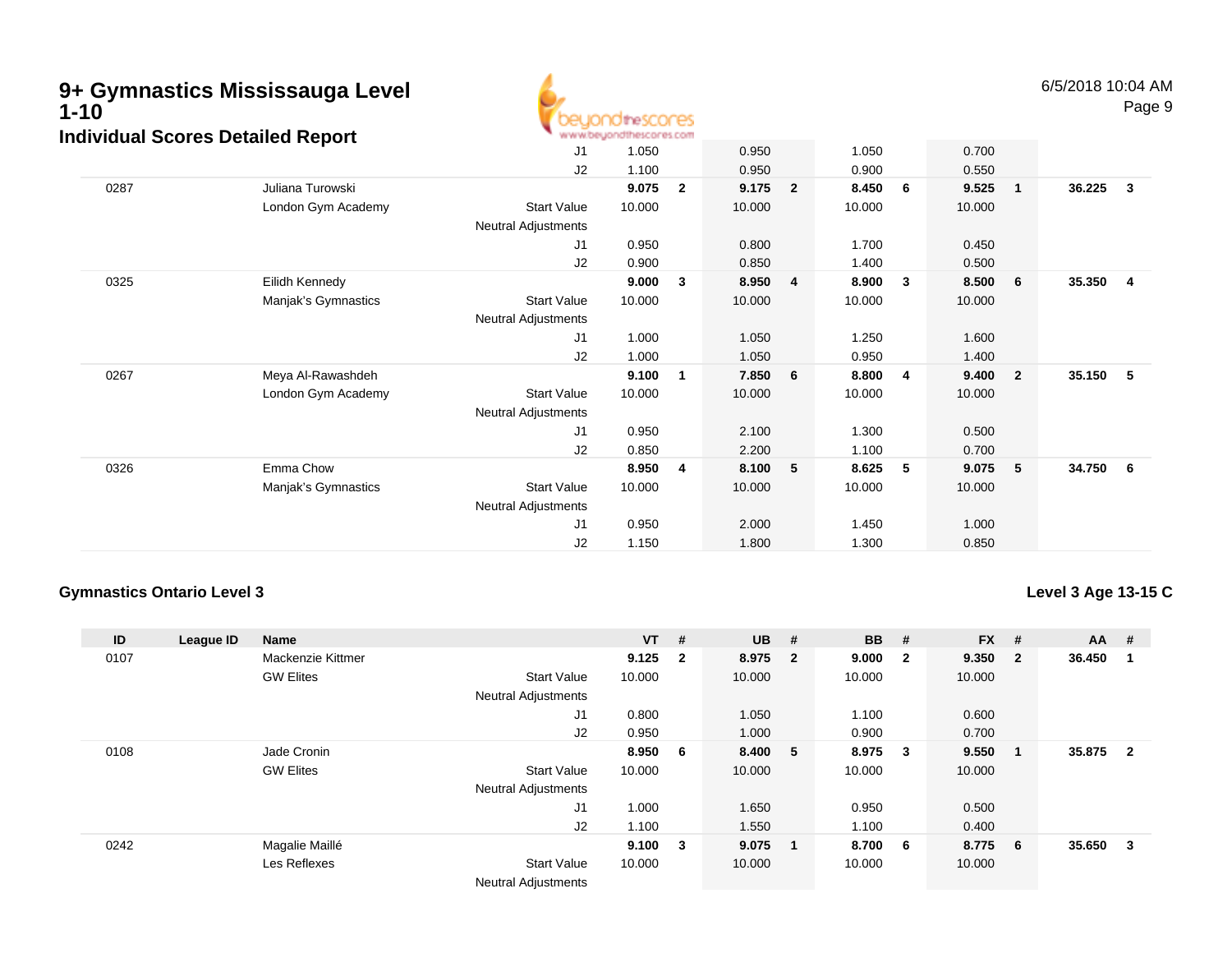# **9+ Gymnastics Mississauga Level1-10**



6/5/2018 10:04 AMPage 10

J1 0.950 0.900 1.300 1.250 J2 0.850 0.950 1.300 1.200 0332 Madeline Main **9.000 <sup>5</sup> 8.600 <sup>3</sup> 8.875 <sup>4</sup> 9.150 <sup>3</sup> 35.625 <sup>4</sup>** Manjak's Gymnastics Start Valuee 10.000 10.000 10.000 10.000 Neutral Adjustments J1 0.900 1.400 1.100 0.900 J2 1.100 1.400 1.150 0.800 0239 Alessia Baribeau **9.175 <sup>1</sup> 8.450 <sup>4</sup> 8.725 <sup>5</sup> 8.875 <sup>5</sup> 35.225 <sup>5</sup>** Les Reflexes Start Valuee 10.000 10.000 10.000 10.000 Neutral Adjustments J1 0.850 1.600 1.400 1.000 J2 0.800 1.500 1.150 1.250 0158 Marianne Morency De Santis **9.025 <sup>4</sup> 7.600 <sup>6</sup> 9.025 <sup>1</sup> 9.075 <sup>4</sup> 34.725 <sup>6</sup>** Les Reflexes Start Valuee 10.000 10.000 10.000 10.000 Neutral Adjustments J1 0.950 2.400 1.100 0.950 J2 1.000 2.400 0.850 0.900 **Individual Scores Detailed Report**

### **Gymnastics Ontario Level 3**

**ID League ID Name VT # UB # BB # FX # AA #** 0207 Chloe Rose **8.850 <sup>5</sup> 9.475 <sup>1</sup> 9.525 <sup>1</sup> 9.600 <sup>2</sup> 37.450 <sup>1</sup>** Discovery Gymnastics Club Start Value 10.000 10.000 10.000 10.000 Neutral Adjustments J1 1.200 0.450 0.450 0.400 J2 1.100 0.600 0.500 0.400 0110 McKenzie Trudgeon **9.300 <sup>1</sup> 8.975 <sup>4</sup> 9.075 <sup>4</sup> 9.525 <sup>3</sup> 36.875 <sup>2</sup>** GW Elites Start Valuee 10.000 10.000 10.000 10.000 Neutral Adjustments J1 0.750 0.900 1.000 0.400 J2 0.650 1.150 0.850 0.550 0047 Amanda Roberts-Wherry **9.125 <sup>3</sup> 8.900 <sup>5</sup> 9.525 <sup>1</sup> 9.225 <sup>5</sup> 36.775 <sup>3</sup>** Gymnastics Mississauga Start Value 10.000 10.000 10.000 10.000 Neutral Adjustments J1 0.950 1.000 0.550 0.800 J2 0.800 1.200 0.400 0.750 0309 Maya Berazategui **8.900 <sup>4</sup> 9.425 <sup>2</sup> 8.775 <sup>5</sup> 9.650 <sup>1</sup> 36.750 <sup>4</sup>** Manjak's Gymnastics Start Valuee 10.000 10.000 10.000 10.000

Neutral Adjustments

**Level 3 Age 12**